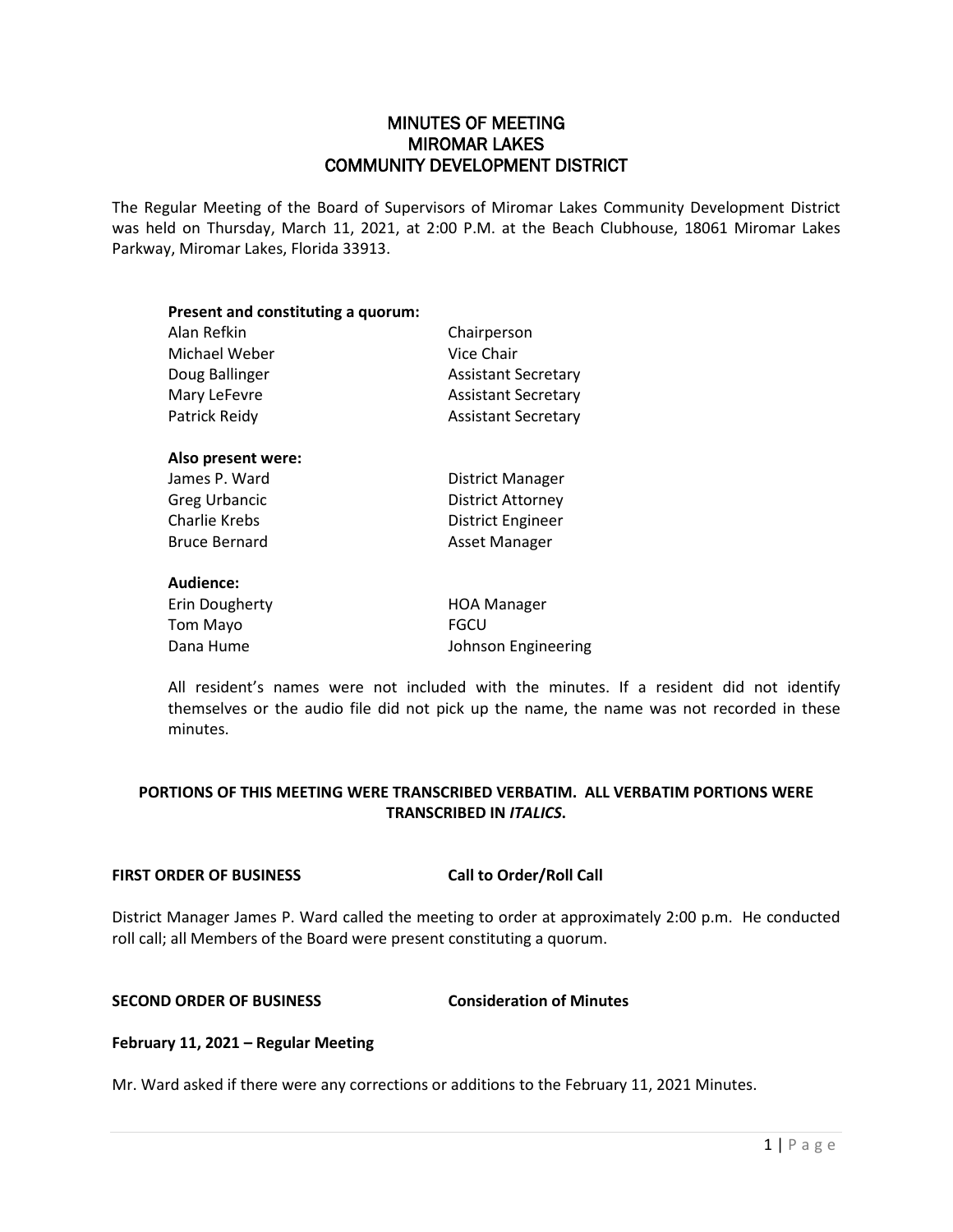Discussion ensued regarding corrections to the February 11, 2021 Minutes including multiple name corrections, one date correction, and several word corrections.

Mr. Ward asked if there were any additional corrections, additions, or deletions; hearing none, he called for a motion.

> **On MOTION made by Ms. Mary LeFevre, seconded by Mr. Doug Ballinger, and with all in favor, the February 11, 2021 Regular Meeting Minutes were approved as amended.**

### **THIRD ORDER OF BUSINESS Consideration of Study**

## **Consideration of a First Time Reserve Study Proposal from Dreux Isaac & Associates**

*Mr. Ward: The company that submitted this: Dreux Isaac & Associates, I am familiar with and I saw a reserve study they did for an HOA that I happened to have been involved in. I am aware they have done other work for some CDDs across the State. I could not find a lot of communities that they did, but they clearly have done hundreds, if not thousands of HOA reserve studies over the years and my understanding is they also have been retained by the Miromar HOA to do the reserve study for your HOA. I have not seen the study, but that is what I was advised of. They are a very busy firm and will probably not be able to get to this until July or August of this year. That will be the start date. It will be your October or November meeting before you see a first reserve study come out. With that said, you won't have it in time for budget purposes and frankly at this stage it is going to be very difficult to get something done in time for your budget, but based upon what we have talked about, their first-time reserve study fee is \$14,500 dollars and this will be updated on a yearly basis if you would like that to be done, for \$2,900 dollars, which is pretty cheap. Bruce's firm will be finished with the preparation for all of the background work necessary to do the reserve study, and then they will be able to put together a full reserve study for us on a going forward basis. If you would like to do this, and obviously I am recommending you move forward and do it; the timing is a little off, but it is what it is in this business.* 

*Mr. Mike Weber: Two questions: one is, can the budget accommodate the \$14,500 dollars?* Mr. Ward responded in the affirmative.

*Mr. Weber: The second question is, are there any requirements on us to seek three quotes?* Mr. Ward responded in the negative.

*Mr. Reidy: For the reserve study, what kind of reservable items are in the property that the CDD owns? I see there is a gross amount of \$45 million dollars of capital assets, of which I think \$13.9 million is land improvements, so what kind of items go in?* 

*Mr. Ward: You have your entire landscaping program in that which was well in excess of \$2- or \$3 million-dollars' worth of assets, plus a portion of the drainage system, lakes, lake banks, lake restoration, work, rip rap to the extent it's damaged during storm events, storm sewers. Those are the primary assets. I don't think you are going to be over \$6 or \$7 million dollars of in-ground infrastructure. Any questions?*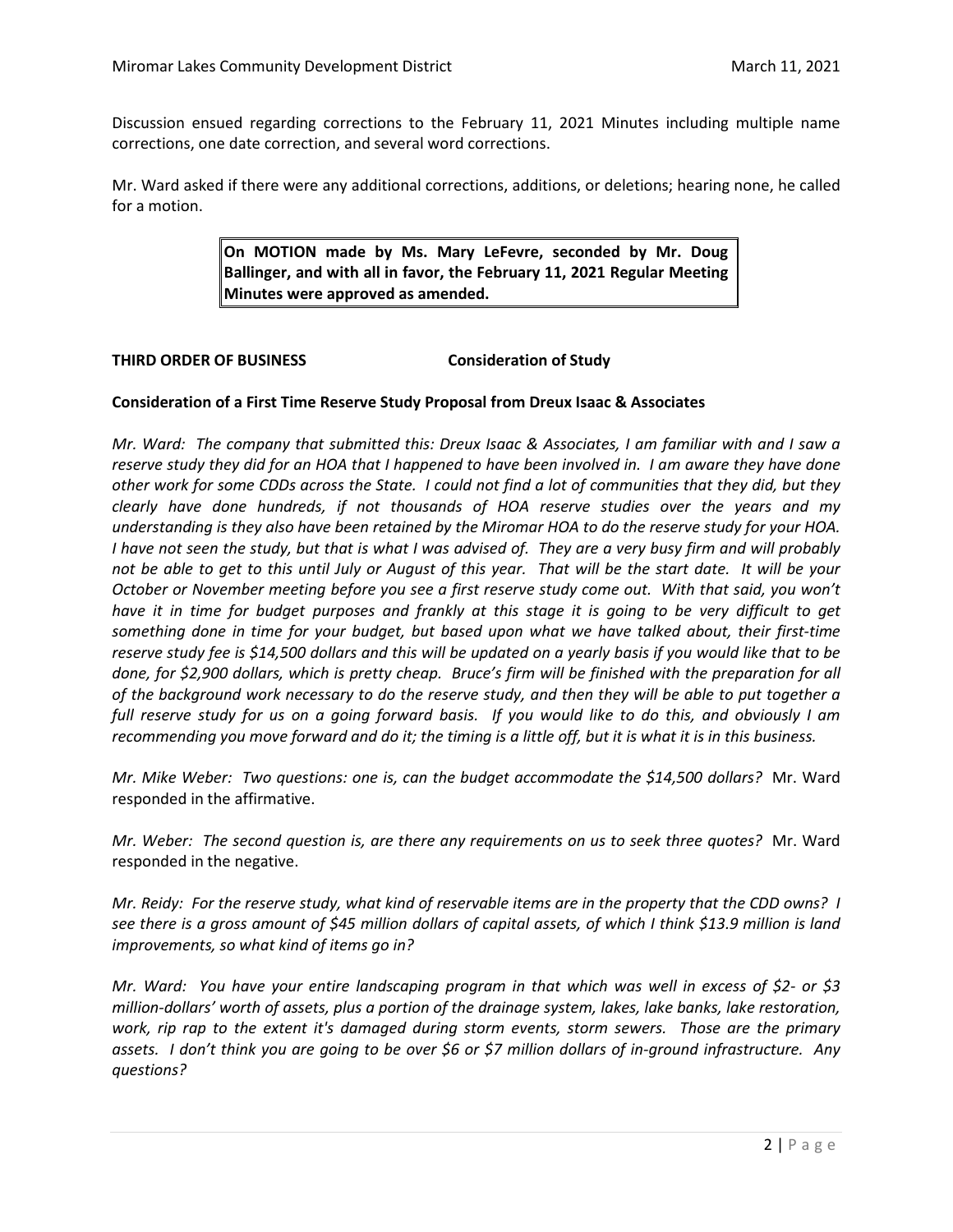*Ms. Mary LeFevre: I think we should do it, just to be responsible.* 

*Mr. Greg Urbancic: If we authorize this contract, I would just ask that we do it subject to legal adding a couple provisions of the required by law public records and some eVerify information we have to have in there. We can just do that by an addendum.* 

> **On MOTION made by Ms. Mary LeFevre, seconded by Mr. Doug Ballinger, and with all in favor, the First Time Reserve Study Proposal from Dreux Isaac & Associates was approved with the addendum.**

#### **FOURTH ORDER OF BUSINESS Staff Reports**

### **I. District Attorney**

*Mr. Greg Urbancic: The legislative session has kicked off and we are just monitoring legislation. There are some pending bills that could affect us so we will see how it comes out. One would increase the limits of sovereign immunity, or the limited waiver of sovereign immunity, up to \$500,000 dollars. Currently it is \$200,000 dollars per occurrence, \$300,000 dollars in aggregate. They may raise that to \$500,000 dollars and put an inflation component with it. There was a question by Mr. Weber about the ethics training. There is actually a bill pending that would make special districts have to do that training, but it has failed in some prior sessions, so we will see if it comes back. There are some other bills: Reporting advertising, as we have seen before, to get us away from newspapers, but my guess is it will get down to the final vote and the newspaper lobby will kill it. There are others that change the process for auditing a little bit, but right now they exempt Community Development Districts. I will let you know as we go.* 

### **II. District Engineer**

### **a) Florida Gulf Coast University De-Watering request**

*Mr. Ward: We had a request from Florida Gulf Coast University through Johnson Engineering for some dewatering activities related to the District. I think this was predicated by the regulatory agency wanting a letter from the District with respect to that dewatering activity. I will ask Charlie to go through that with you, and I see we have a representative of Johnson Engineering and FGCU here.* 

*Mr. Charlie Krebs: The University is doing utility drainage improvements for campus growth and the activity is going to require them to dewater in order to put in utility drainage. The idea is they take stormwater into their existing water management system, so the water management system would act as the basin and treat the water prior to discharging. Right now, the discharge for the basin is over here in the corner. What I did was cloud in the general path where water is going to flow as it heads down towards the Estero river. It is all inside the same lower branch of Estero River that Miromar discharges into, but to give you a perspective, the outfall in question is located here. The outfall for Miromar Lakes is located up here. So, they are downstream of our water management system. None of the activities they are doing will adversely affect how our water management system would interact, but the CDD owns these conservation tracts down*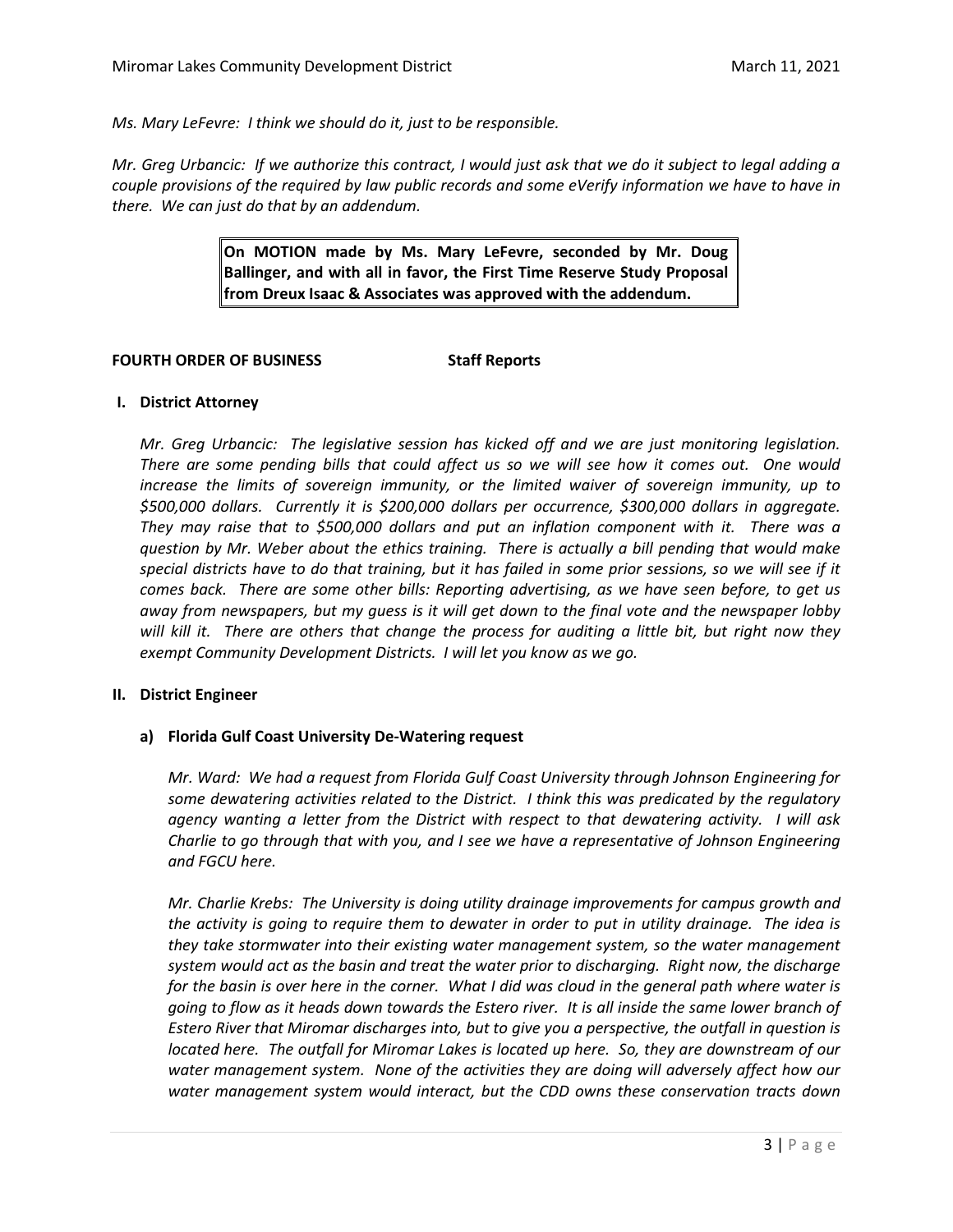*here which are a part of the overall flow way for all of the lands that are north of the University. The South Florida Water Management District put us on notice that the activities would cause the CDD to receive water from the FGCU dewatering activities and put us on notice that this was happening and were requesting an acknowledgement that we were so informed.* He further explained where the water would go and displayed this on the map.

## *Mr. Alan Refkin: What period of time would this go on?*

*Mr. Krebs:* He indicated Tom Mayo with FGCU and Dana Hume with Johnson Engineering could provide additional information.

*Mr. Dana Hume: The timeframe would be, if approved, it would be submitted to the Water Management District who would issue a permit and then the timeframe would start within a couple of weeks and go for no more than six months. It would start around the end of March.*  He stated in the worst-case scenario this would last six months and end in September.

*Mr. Krebs: But again, they are downstream of our system, so I wouldn't expect any of that water to work back up towards ours.* 

*Mr. Doug Ballinger: It is my understanding we have a problem with things that are happening downstream already which makes the water accumulate up against our dam. It seems the water level on the other side of that should always be lower so there is a place to spillway over it and that level is exactly the same as it is over here. I can't believe that somebody would design that so the water would stay at the same level on the other side of that.* 

*Mr. Dana Hume: When Miromar Lakes was developed at full level out here, which is the mean season water elevation, it was set and determined to be at elevation 18 and GBD. That is almost the point where if you scrape off a couple inches of dirt in the rainy season you are going to start seeing water. Because of that, the whole water management system has been designed so that it equalizes with the flow way. We didn't create an additional head loss to cross over that so it equalizes. You usually don't install flap gates on the control structure to prevent any surge charging in from the downstream systems. That was something that was done pretty frequently in the 1990s and 2000s, but with maintenance on those and with the size of this community that is impractical.* He further explained the design of the water management system in this area of Florida and how the rainy season affected the water management system and water elevation levels. He indicated the County was looking to improve the water management system and water flow; however, all of the water management system designs were currently based off the study performed by the County in the 1980s/1990s. He explained the water from the dewatering program would continue downstream, not come upstream into Miromar Lakes. He explained it was the same as when Miromar Lakes had dewatering during construction; the water would be discharged into the lake and would work its way through the system at no higher rate of flow than was permitted. He stated adding water to the system did not increase the rate which water was allowed to flow through.

*Mr. Ballinger: Then there is no danger of that backing up into us? When we had Harvey rains and Irma rains, it got way up on that beach.*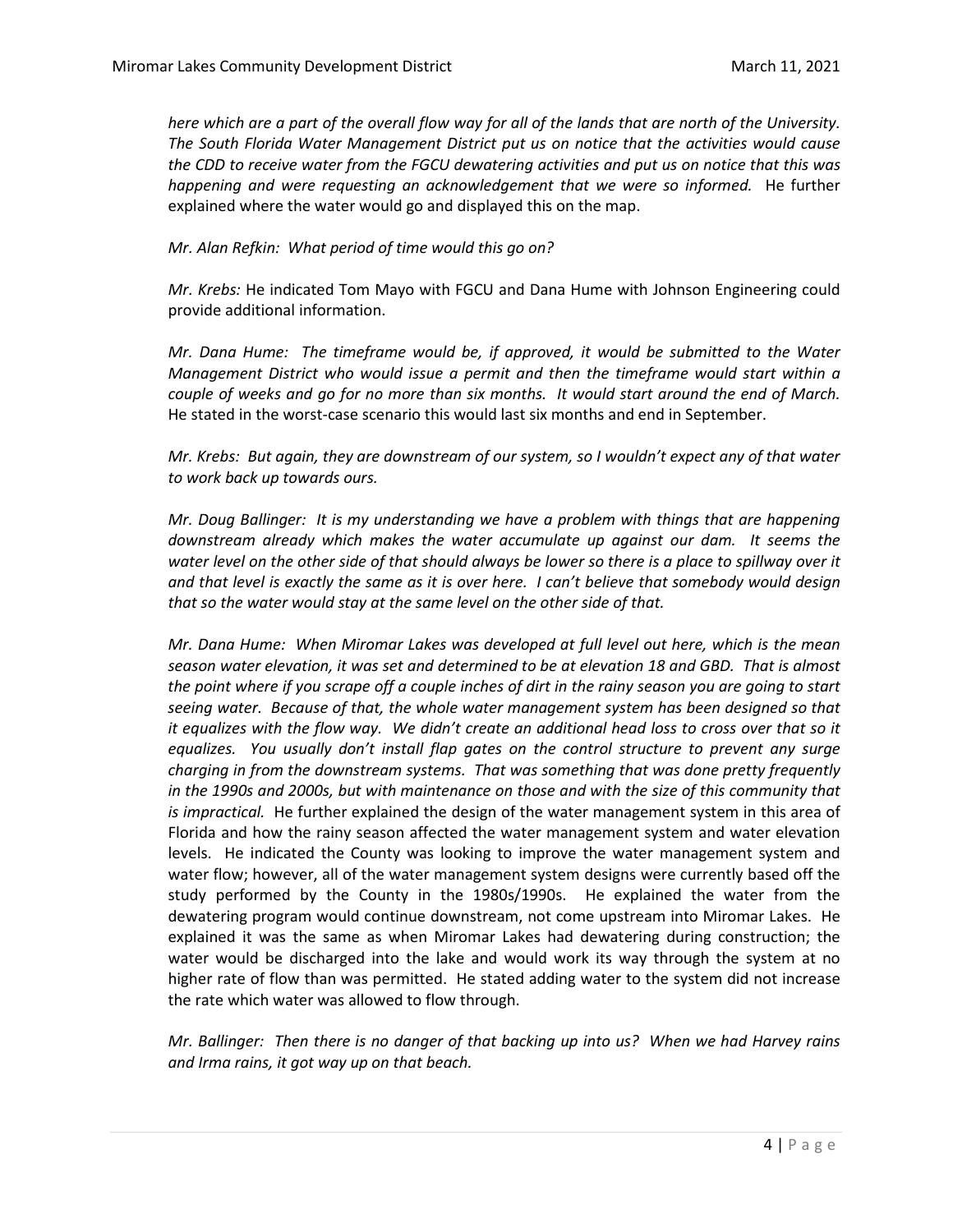*Mr. Krebs: Right, but when you're talking about Irma you are talking about a 100-year storm event. The systems are designed to handle up to a 25-year three-day storm event. After that, based on the South Florida rules, all rules are off. You can discharge more than you are allowed once you get above that 25-year elevation. The problem is with both of those when it came to what we saw in the community, the lake staged right up to that 25-year elevation. We never really exceeded that elevation long enough for the community to kick up, but the downside is, the water stayed in the flow way for a very long time because all that has to funnel back down towards the Estero River. This community being a newer community your elevations are such that you actually weather the storm better than other parts of Estero.* 

*Mr. Refkin: The water coming from FGCU (indecipherable), if that is additional water coming into our system (indecipherable)* 

*AUDIO DROPPED FROM THE MEETING FOR APPROXIMATELY TWO MINUTES.* 

*Ms. LeFevre: This leveling effect of the water table, it's going to be there no matter what. This addition will have absolutely no impact on that. Is that a correct statement?*

*Mr. Krebs: I see this being of very little impact. They have a maximum discharge that they are allowed to pump out and they cannot exceed that amount. What they are going to be doing, running it through their own system and being located south of our community, I don't see that as being a negative impact to Miromar Lakes.* 

*Ms. LeFevre: Can silt get in the mitigation area from the discharge?*

*Mr. Krebs: That's what they have to protect against. Their water management system is going to act as the sediment basin to pull those out of it. There is a condition in South Florida that you are allowed to discharge a certain amount of turbid water. If they were to exceed that at any point, they would have to stop dewatering until it was cleaned up and then file a report to South Florida. Based on typical water management systems and typical dewatering activity, I wouldn't expect to have very turbid water coming out of the system. Are you guys using Kelly wells to do this or are you going to open trench the water?* 

*Mr. Hume: We have Kelly wells.*

Mr. Ward asked for clarification.

*Mr. Krebs: What I asked Dana was if they were using Kelly wells. If you have ever seen it, that's where they drill down adjacent to where the work is and pull the water out. Typically, that has a much cleaner ground water that gets discharged with very little sediment involved versus trench excavation. There are silt barriers that have to be installed to prevent turbidity from going down based on South Florida regulations. So again, if it were happening inside Miromar Lakes, and we were doing the same thing, it would stop that water from going out and make sure the discharge would be below the required levels.* 

*Mr. Weber: Do you think there is any reason why you should not do this? Is there any liability? Are there any concerns we should have?*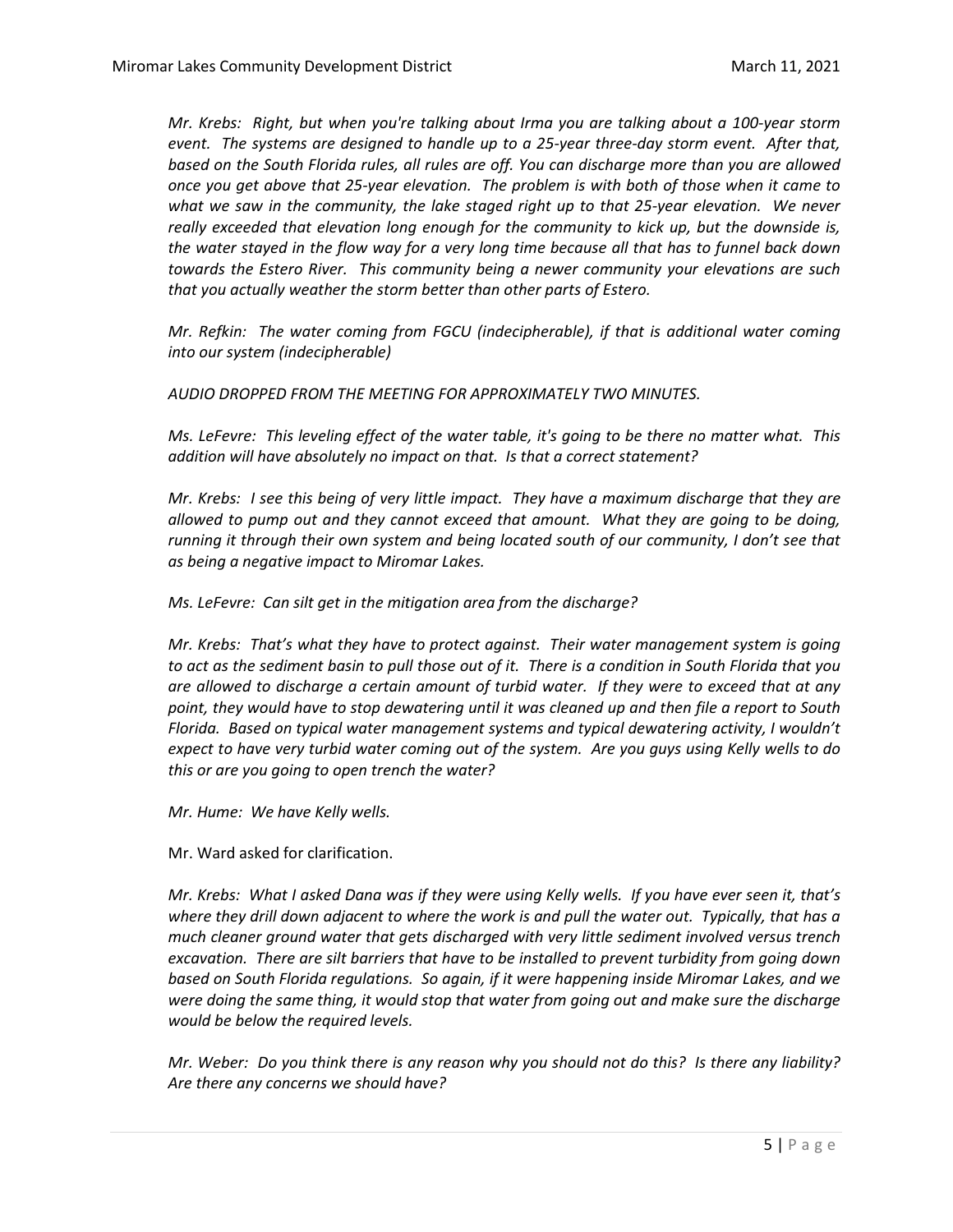*Mr. Krebs: I can't based on their location. If they were north and east of us that would have a greater impact on our system and I would have concerns but because they are south and west, they are already a part of the flow way and I do not.* 

Mr. Bruce Bernard asked if the CDD could obtain assurance that if there were a sediment buildup due to the FGCU dewatering event in the mitigation area that FGCU would clean up any such buildup. He asked if there could be an inspection to determine the condition of the mitigation area prior to the start of the dewatering event, and an inspection of the mitigation area upon completion of the dewatering event, to ensure the mitigation area was in predewatering event condition.

*Mr. Ward: I want to go back to Mike's question. The direct answer to the question is, if we are being requested to approve this or sign off on this, there is potential that we may have liability if something happens, period, paragraph ended, irrespective of what may or may not happen in real life. So, yeah, we have liability here and that obviously is a concern that I have.* 

*Ms. LeFevre: Do we have the power to stop this?* 

*Mr. Ward: They are not inside the District, so we do not have the power to stop it. We are being asked to sign off on it.* 

*Ms. LeFevre: If we don't?*

*Mr. Ward: I don't know what happens.* 

*Mr. Ballinger: There is not a hold harmless clause that you could add to that?*

*Mr. Ward: This is the University. I'm not sure how much a hold harmless agreement would really benefit this District.*

*Mr. Alan Refkin: I think what Bruce said is reasonable. I will go back to the last thing we had with the University when they cut a trench from the golf course, went across Ben Hill Griffin, tore out some of the trees and stood in front of this Board and said, "We are going to put it all back to the way it was." Well, you didn't. End of story. I think that what Bruce is saying is necessary because we just want it back to the original way it was. All I know is the last time FGCU stood in front of me here that didn't happen. I just want some assurance that the way we left it is the way it's going to be when it's returned to us. However that can be crafted by Greg so that the way it is in the beginning before the flow and at the very end when it is turned back to Miromar, as Bruce says, it will be returned to us in the shape it was in before this process began.* 

*Mr. Urbancic: Okay. Charlie, if there is a letter agreement to address Allen's concern or something that we can put together, would they give us that assurance? That's sort of what I would recommend in this particular context.* 

*Mr. Charlie Krebs: Tom with FGCU is shaking his head yes.* 

*Mr. Reidy: Can the University issue a hold harmless? I don't want to stop the University from doing what they need to do. But I also think it is very reasonable that because this is south of us*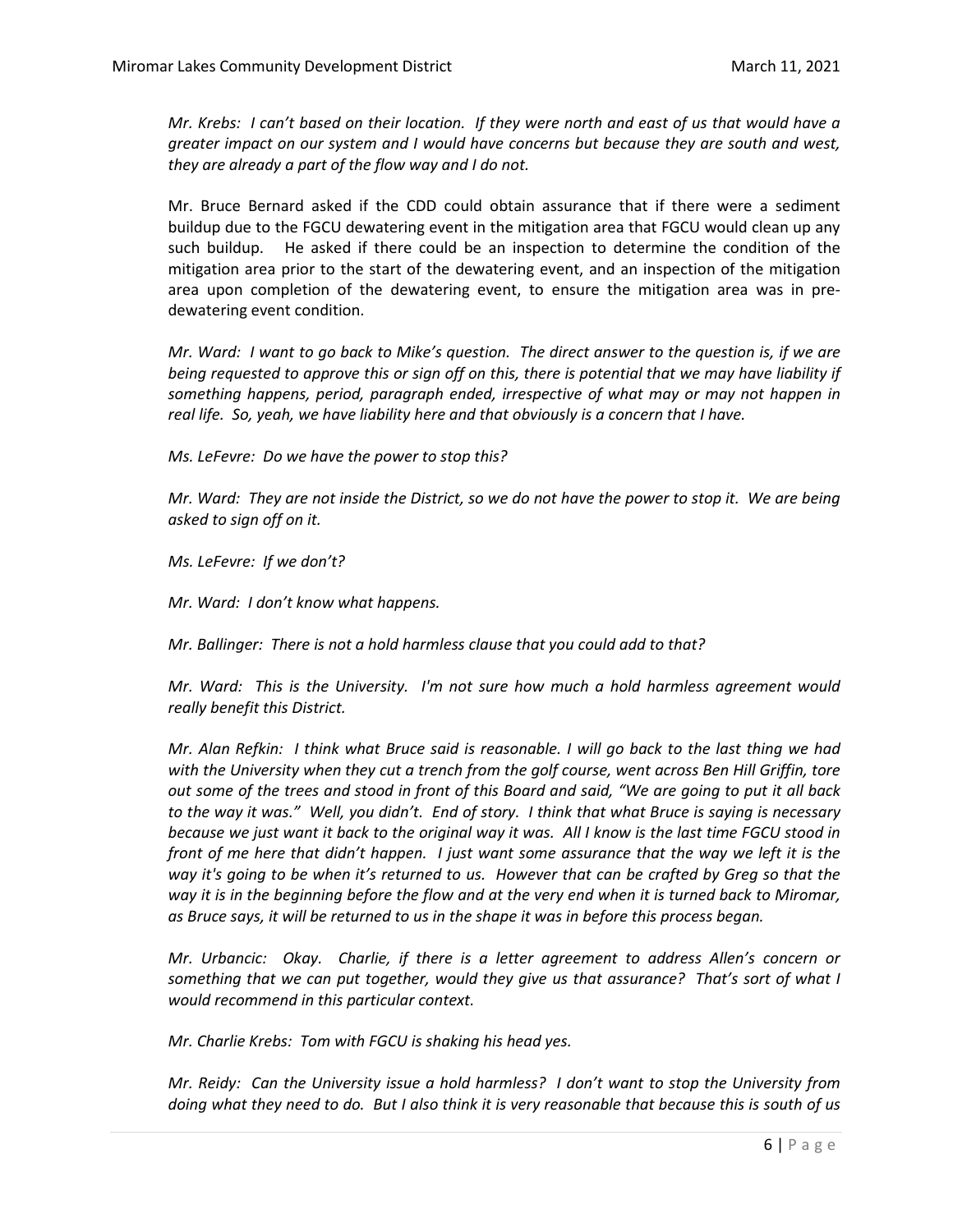*(indecipherable). I see within the package that someone drafted some type of acknowledgement, and at the end they talk about the turbidity not exceeding 29, and the only addition I see is, if it's possible, to get a hold harmless. If you are saying we are facing liability, there is always that out there. Can the University issue a hold harmless?*

*Mr. Ward: I don't know. We can ask the question though for sure.* 

*Mr. Urbancic: It may not be a hold harmless per se. An indemnification for governmental entities can be a problem, but I think at least we can say, as to the extent that there is damage to our property, or they damaged something, that they are going to restore it to the condition that it existed previously, and I think that's the general concept that Mr. Refkin was trying to get across.*

*Mr. Ward: I think, Greg, the point was before, when we dealt with FGCU on a similar issue, that it didn't occur. So, it's always a problem.*

*Mr. Urbancic: I think some of that was the County too because they interpreted "like kind landscaping" to be the same species and not necessarily the same size. That was one of the big issues we had.* 

*Mr. \_\_\_\_\_34:45: (indecipherable)* 

*Mr. Ward: Or alternatively we can defer this for a month and work out whatever the details are and then bring it back to you.* 

*Mr. Reidy: I would suggest, in this document on page 3 of that section. I don't know who drafted this but if I am understanding it correctly, it is protecting Miromar Lakes should the turbidity get above this 29 NTU. The only thing I see adding to it possibly like Greg said, is if there is damage to our property.*

*Mr. Ward: I will give you the genesis of the letter. The letter was originally a request from South Florida for the district to approve this permit so they could go forward. Charlie and I modified that original letter to what it says here and all it is really doing is requesting South Florida Water Management District to ensure there is a way for FGCU to be held to the fire if their turbidity exceeds the levels. It doesn't do anything more than that.* 

*Mr. Reidy: I understand. I would do this and then maybe add something about damage to our property will address the issue of liability. I don't necessarily want to hold them up a month.*

*Mr. Ward: I think if you want to address the issue of liability and the other issues I am hearing, it is best that we do that in a separate letter agreement between the two parties. This is just something that needs to go to South Florida Water Management District.* 

*Ms. LeFevre: Can we make a motion that the document, the separate agreement, be done and upon completion of that separate agreement the Board would sign this?*

*Mr. Ward: Yes.*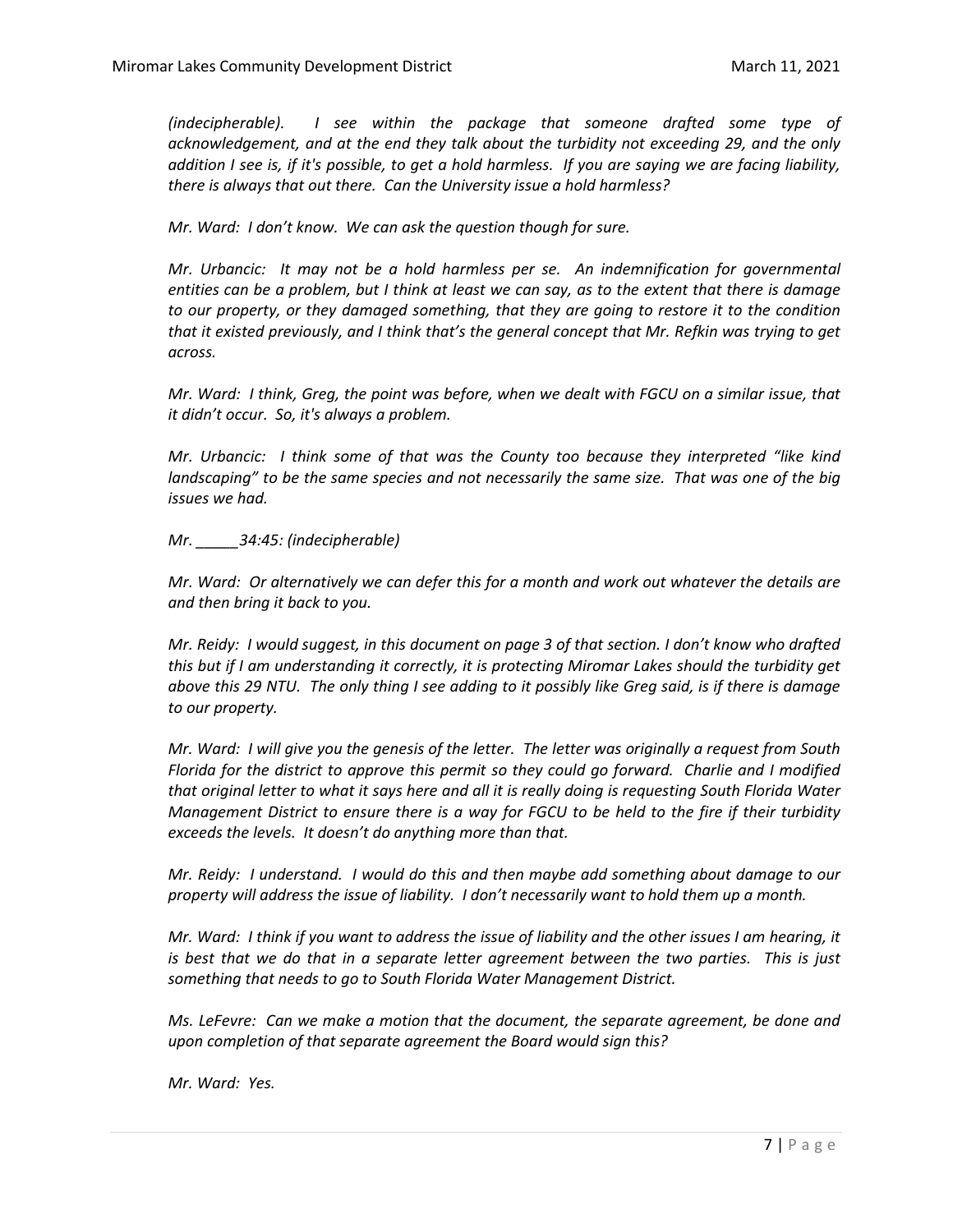**On MOTION made by Ms. Mary LeFevre, seconded by Mr. Doug Ballinger, and with all in favor, it was agreed the Florida Gulf Coast University dewatering agreement would be signed upon completion of a separate letter agreement between FGCU and the Miromar Lakes CDD.** 

*Mr. Reidy: I would like to see the University be able to move forward as soon as reasonably possible.* 

*Mr. Ward: Okay.* 

#### **III. Asset Manager**

#### **a) Operations Report April 1, 2021**

*Mr. Bruce Bernard: Lake bank restoration is almost completed in the Cove; the installation of bags, and then sodding it. We finished siding over in St. Moritz and are completing rip rap installation in Volterra and Ana Capri neighborhoods and lake banks. Over at Valencia now there is about 1,500 more linear feet to complete. For stormwater, the company MRI has completed Phase III of our stormwater management program for this year. In the last three years we cleaned everything that needed to be cleaned in every development, and next year we will start over again with Phase I of that same program. Our firm is working diligently on the reserves, calculating the assets for the landscaping and the engineering portion, and will get it over to Jim for review hopefully by the end of next week.* 

*Ms. LeFevre: Any updates on the landscaping?*

*Mr. Bernard: We had an independent vendor to go out and give us a price, no one that I've worked with before (indecipherable).* 

*Mr. Weber: (indecipherable) in the previous meeting the (indecipherable).* 

*Mr. Refkin: Erin, let's bring you into the light here a little bit. The Board has a concern that the landscaping responsibilities that Miromar took over that the CDD had, really has not been done well. Specifically, when Miromar CDD had responsibility for that, Miromar would come to us and if there was a bald patch outside the entrance it would say "you need to get that straight." They were very attentive to making sure that the – and that attentiveness has gone away. The condition that we turned it over in, in our estimation has deteriorated. Since it is our responsibility, we are just trying to figure out what Miromar is going to do and have a discussion about what Miromar is going to do to get it back up to even the standard that we turned it over to them at, because it's not. It has deteriorated substantially.* 

### *Mr. Erin Dougherty: (indecipherable)*

*Mr. Refkin: Listen, we shouldn't be making you aware of the area. You guys got it. We don't have it. The same thing as when we had it. You have it all. We are not going to say "do this, this, and this" even though that's what Miromar did to us because frankly we don't see all the*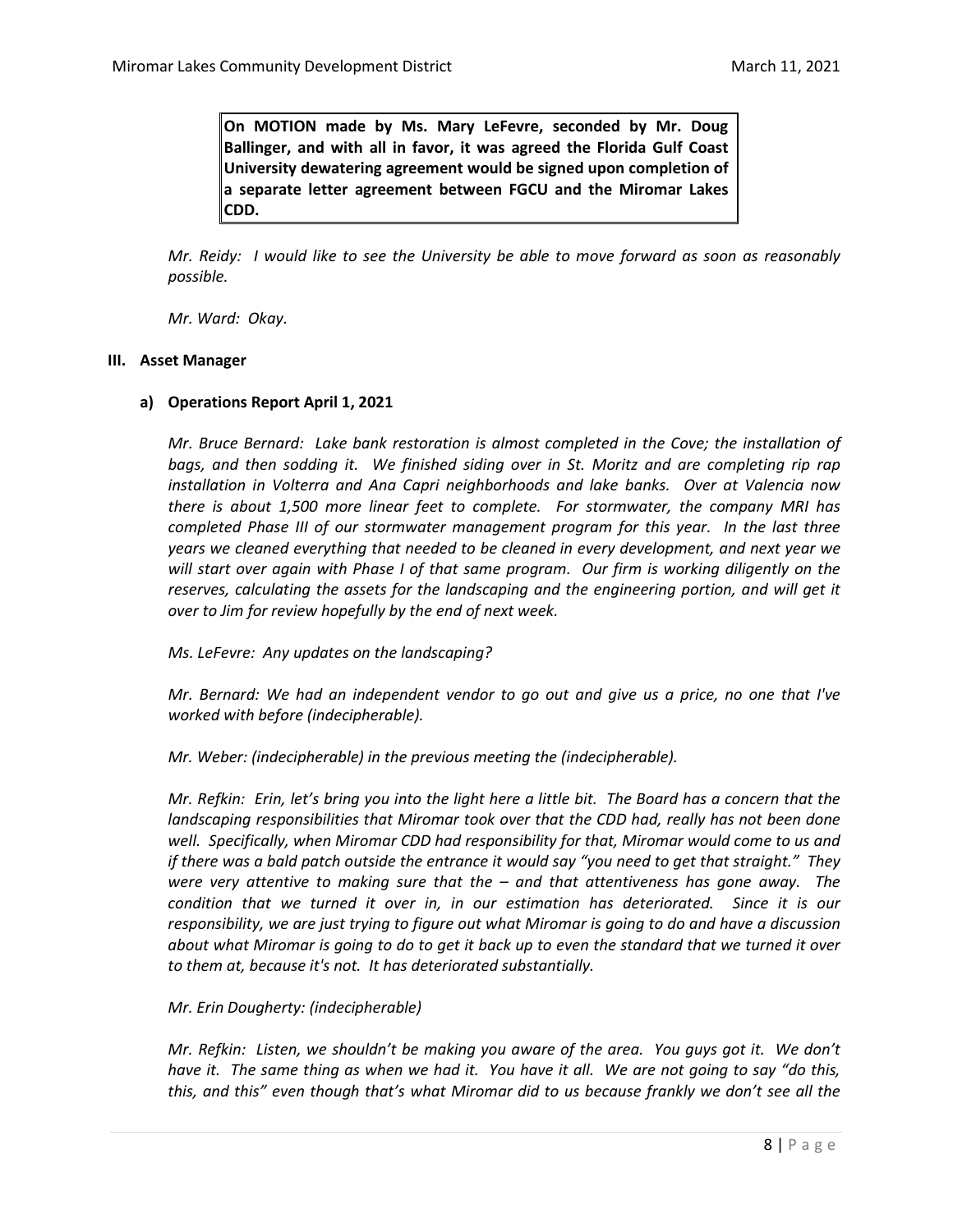*areas all the time. Okay? We just expect it to – I mean you (not you personally, but Miromar)*  have this whole thing. So we expect it to be maintained to at least the standard that we turned *it over at and it's not. It has deteriorated substantially, that's a concern to the CDD Board.* 

*Mr. Ballinger: Has there been any further communication with Ravenna?*

*Mr. Ward: I have not heard a word.* 

*Ms. LeFevre: Do you know if the team there, the Board, has changed?*

*Mr. Ballinger: The Board supposedly changed in February. That's the reason why I was asking.* 

*Mr. Ward: I have not heard at all. But if anybody knows who the new Board is, if you want to give me some contact information, I will be happy to reach out to them.* 

*Mr. Ballinger: I think Rose Hendershots (ph) is on that Board. I have her contact information.* 

*Mr. Ward: After the meeting I will get that from you and will get in contact with Rose.* 

#### **IV. District Manager**

### **a) Financial Statements for period ending February 28, 2020 (unaudited)**

*Mr. Ward: I will just mention, once Bruce finishes the analysis of the landscaping, I will finish the Fiscal Year 2022 Budget with the landscaping in it so we will be able to look at it going forward for Fiscal Year 2022. Depending upon when he gets that to me, I may have it for your next meeting, or it may be at the meeting after that, but we still have plenty of time.* 

*Mr. Reidy: Is there a site plan or some type of plan that I can look at that shows what Miromar and what the CDD owns? For example, in your letter you refer to Lakes 6g, 6i and 6j. I have no idea what that means. My question is I have tried to go online and I see a plan that has an outline of the border, but we have \$40 some million dollars in assets and most of it is land, but I don't know what that entails?* 

*Mr. Bernard: Are the maps up on the website?*

*Mr. Ward: I don't remember. We did that a year ago or two years ago.* 

*Mr. Reidy: Maybe they are, and I am not looking in the right place.* 

Discussion ensued regarding the maps and where to find said maps. Mr. Krebs indicated he would provide the maps.

#### **FIFTH ORDER OF BUSINESS Supervisor's Requests and Audience Comments**

Mr. Ward asked if there were any Supervisor's requests; there were none. He asked if there were any audience comments; there were none.